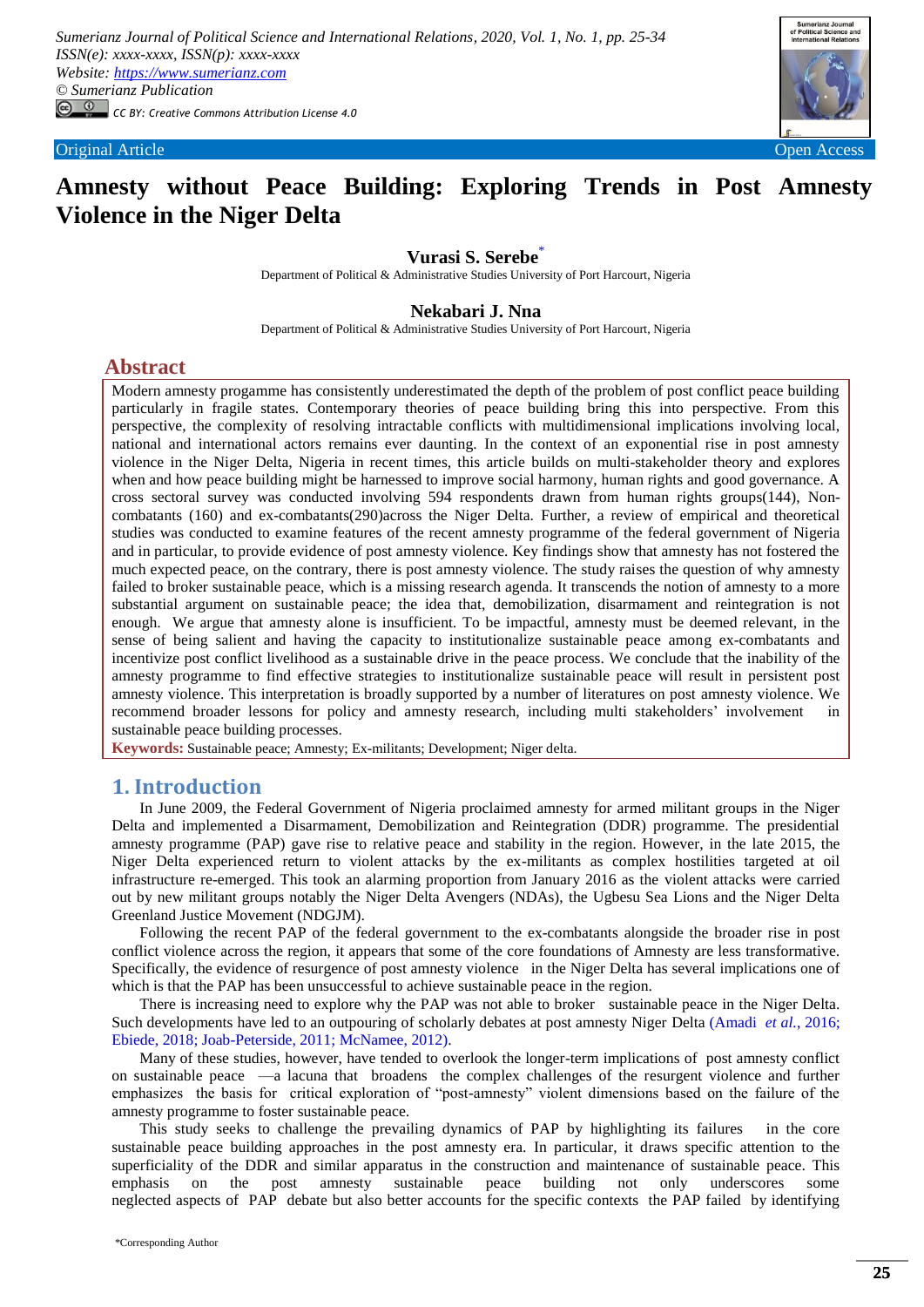how DDR a key PAP strategy overlooked sustainable peace building. Put differently the assumption that sustainable peace was a major factor driving the amnesty programme will be fundamentally challenged.

Our argument follows on the heels of a number of post amnesty violent attacks, which emphasized the failure of the PAP to achieve sustainable peace. Some of the recent arguments on the post conflict peace building debate highlight the complex challenges of post amnesty violence [\(Amaize, 2016;](#page-8-2) [Ebiede and Langer, 2017;](#page-8-3) [Ojione, 2010\)](#page-9-2), which reflect the increasing tension and volatility in exploring patterns and dynamics of the violence.

Further, many post amnesty debates of the Niger Delta violence have been criticized for shortcomings in their analysis of dynamics of post amnesty sustainable peace building, as well as their failure to identify the specific contexts and patterns of failures of the DDR that have undermined post amnesty peace building in the Niger Delta [\(Isumonal, 2012\)](#page-9-3).

We draw on some of these arguments and, in many respects, share their perspectives on the centrality of post amnesty sustainable peace building debate. In a distinct manner, the study focuses on the DDR transformation failures in post conflict contexts to make a distinct contribution to this wider literature that is essential to understand the specific instances of the post amnesty peace building failures and the construction of alternative strategies for post amnesty peace building *—*one that meets the existential needs of the ex-combatants and non -combatants also addresses the contemporary context of non -transformed DDR. In so doing, the study provides a theorization of how and why the post amnesty sustainable peace building is essential, thereby addressing an important research gap in the Niger delta post amnesty studies.

Specifically, the study transcends mere exploration of the PAP or various patterns of the intervention evident in ongoing studies. While these existing accounts are instructive as the advance knowledge on the PAP the are less strategic to provide sufficient details needed to overcome the challenges of post amnesty violence.

As such, dominant studies tend to understate the volatility of the Niger delta and the possibility of the excombatants to return to violence. In contrast, we theorize that ex-militants as an *organic* and *constitutive* element of the Niger Delta are produced from *within* the contradictory workings of exploitation in an oil rich and exploited economy and which are particularly evident within the social dynamic of capitalist resource extraction and inequality within the capitalist hegemony of Nigerian state. The ongoing organic tensions within the Nigeria state as an apparatus of plunder, coercion and exploitation, reflect the state capture and rentier inclinations of its normative foundations. [Ake \(1985\),](#page-8-4) aptly captured this scenario in his argument on State in Africa as an instrument of capitalist appropriation. This limits the scope and depth of post amnesty peace building, thereby creating significant gaps for inevitable post amnesty violence.

Our account therefore stresses the critical importance of the active role of multiple actors in post amnesty peace building. Thus, an alternative theoretical framework for understanding the persistence of post amnesty violence and peace-building is developed, building on the linkages between post amnesty violence and multiple stakeholders. The forces of post amnesty transformation are not only reproduced within the state ambit —and especially in intractable conflicts as this—but also realized within a broader social realm of varying stakeholders as a sustainable and legitimate component of peace building. And whilst the PAP is contradictory to the social realities of the region in as much as it has failed to usher in a transformed polity and, in some respects, antagonistic to the core aspirations of the combatants [\(Amaize, 2016\)](#page-8-2), its drive towards sustainable peace becomes questionable as [Joab-](#page-9-0)Peterside (2011) interrogated the honesty of the programme in its first phase. The PAP in the present circumstance has also historically demonstrated a penchant for failure in its preference to selfish accumulation by the coordinators —a defining feature that suggests corruption. It is this "contradictory embrace" emanating from the PAP that makes it more disavowed by activists and scholars in the political contexts, which suggests a non-radicalizing or transformative dynamic that offers little or nothing to the much expected panacea to the underdevelopment malaise of the Niger Delta-a fundamental trigger of violent agitation by the ex- combatants.

This study is structured as follows; research methodology, PAP and peace building in the Niger Delta, review of the literature, which examines some of the most prominent explanations of the PAP, focusing particularly on DDR, the section teases out how the existing PAP literature both defines sustainable peace and connects this to the construction of the Niger Delta realities the social, ideological, and institutional arrangements within the domestic politics of post amnesty violence. Essentially, conclusion follows as the study identifies some of the prospects as well as limitations of the PAP approaches, which are further developed in the recommendation where the study discussed the structured relations between PAP and the ex-combatants in the construction of post amnesty peace building.

### **2. Research Methodology**

This study is a qualitative research, which adopts a cross sectoral survey. Our survey involved 594 respondents drawn randomly from human rights activist groups (144), Non-combatants (160) and ex-combatants (290).

Further, content analysis technique was adopted. The documents considered most important are the PAP policy documents, periodic reports, amnesty bulletins and existing scholarly publications such as journal articles,the UNEP report, the UNDP report on the Niger Delta, Transparency International, Human Rights Watch, Amnesty International(AI) reports and similar documents that explore the broad fields of Amnesty, ex-combatants and post conflict peace building. This multiple set of documents was critically evaluated.

The theoretical context of this study links the dynamics of post amnesty violence and sustainable peace to the question of strategic transformation of the ex-combatants. Thus, the frameworks to analyze the relationship between ex-combatants, post amnesty violence and federal government from the standpoint of sustainable peace building are the stakeholder theory and the Marxian Political Economy theory.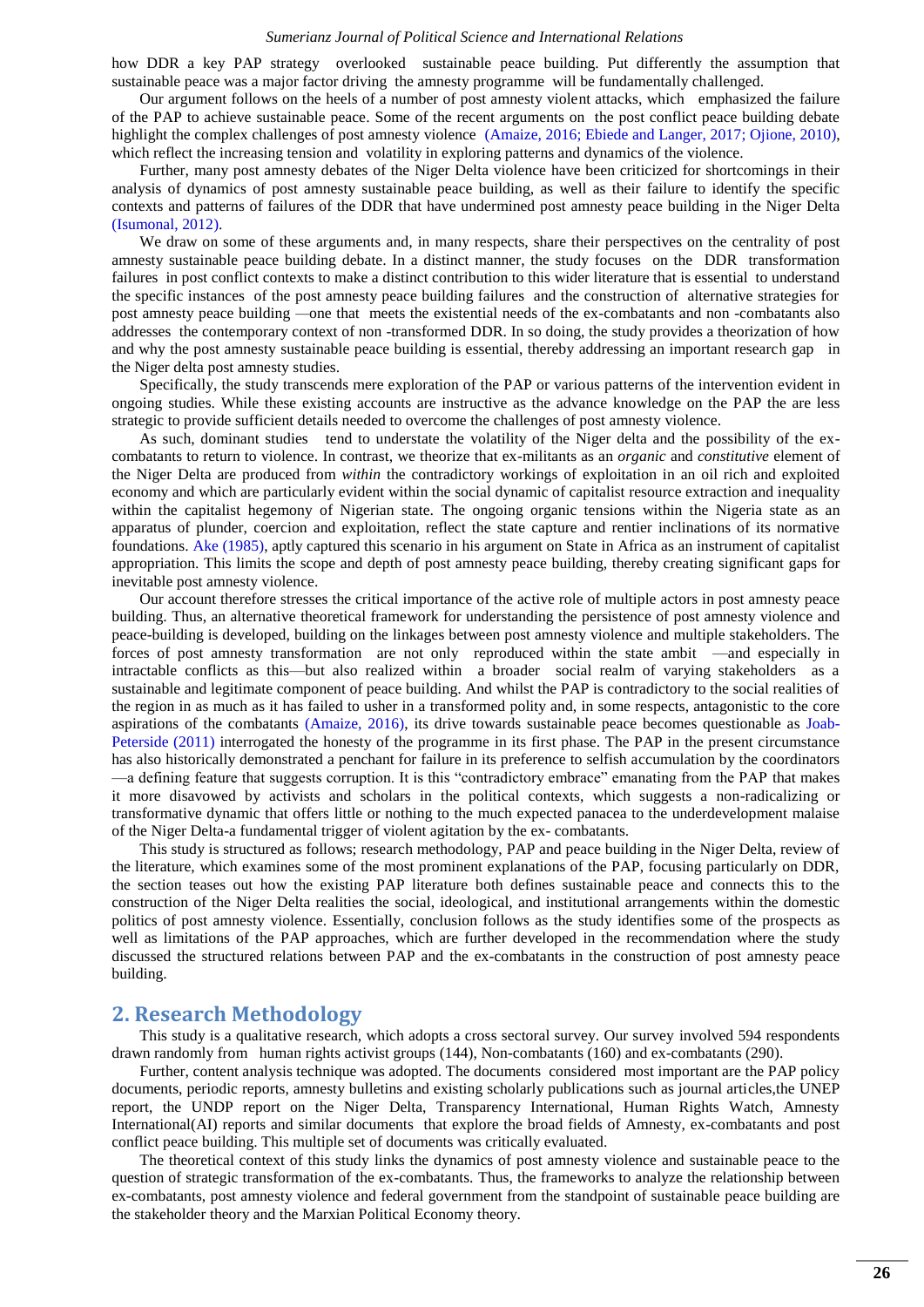The stakeholder theory emerged as a critique of the shareholder theory, which largely took account of the welfare of the shareholders of a company leaving out the stakeholders [\(Friedman, 1970\)](#page-8-5). The stakeholders theory was popularized in the works of St Edward Freeman, in his book, "Strategic Management: A Stakeholder Approach." Freeman argued that shareholders are only a component of the wider structure of a company. He maintained that beyond those who invested money in a company, there are other relevant components such as employees, the environment where the company is situated, vendors, governmental agencies etc. Stakeholder theory contends that a company's real success lies in satisfying the needs of all relevant stakeholders, beyond profit the company makes.

This study draws from this theoretical argument and explores post amnesty violence to understand the prevailing violence and the neglect of the stakeholders leading to non-transformation of the violence, hence persistent post amnesty violence. [Ebiede and Langer \(2017\),](#page-8-3) argued that there are different stakeholders pursuing different interests in the Niger Delta that all of these stakeholders have interest in oil production and stability in the Niger Delta. [Ebiede \(2017\),](#page-8-6) identified the key stakeholders as (1) the Nigerian Government, (2) Oil Producing Communities in the Niger Delta, (3) International Oil Companies.

While there are various stakeholders that have interest in oil, the position they occupy in the relations of production differs. For instance, the federal government and the multinational oil companies hold higher stakes than the host communities on whose land the oil is produced such positions in Marxian analysis defines the mode of exploitation, resource access and accumulation, while the stakeholder theory recognizes the basis for "level playing ground" among the stakeholders, the Marxian political economy explores patterns and dynamics of inequality and exploitation inherent in capitalist oil resource extraction which leads to violence. Thus when the social dissonance in oil extraction necessitated by the inevitable contradictions of class and exploitation is ameliorated or addressed post conflict violence could reduce [\(Ariweriokuma, 2008\)](#page-8-7) made similar observation with a strong argument regarding equality in oil resource extraction.

Thus, both theories will help explain whether the interests of the ex-combatants or that of the federal government and the multinational oil companies have been more centrally linked to the amnesty programme. In particular, it will identify the extent amnesty programme and its DDR strategies have been institutionalized as a transformative mechanism to meet the needs of the ex-combatants leading to sustainable peace or otherwise.

Further, the study will examine in sufficient details how post amnesty violence has substantially mitigated sustainable peace in the Niger Delta and in particular contributes to the general body of knowledge surrounding post amnesty and sustainable peace building challenges in the Niger Delta, including issues of economic empowerment and overall transformation of the region. Above all, it will help to provide strategies to address post amnesty violence and hostility in the Niger Delta.

### **3. PAP and Peace Building in the Niger Delta: Review of the Literature**

Amnesty has been variously described both as a paraphernalia for peace and reconciliation and instrument of post conflict peace building [\(Alli, 2013;](#page-8-8) [Ebiede, 2018;](#page-8-1) [Ikelegbe, 2010;](#page-9-4) [Imobighe, 2004;](#page-9-5) [Ushie, 2013\)](#page-9-6), 'apparatus of collective social action' for effective conflict resolution among various dissident actors able and willing to make ‗credible commitments' for peace [\(Ikelegbe and Umukoro, 2016\)](#page-9-7). This notion has led, in particular, to what has been termed critical levels of analysis of the amnesty programme. In such analysis the features, success and failures of amnesty is explored within the context of the role of the government understood as central in such peace process.

The study of amnesty in the Niger Delta has attracted a substantial body of literature [\(Ajibola, 2015;](#page-8-9) [Joab-](#page-9-0)[Peterside, 2011;](#page-9-0) [Nwanjiokwu-Dahou, 2012;](#page-9-8) [Obi, 2014;](#page-9-9) [Ogege, 2011\)](#page-9-10). An image of amnesty in which violence is doused remains ideal but contestable and informs the preference for amnesty in violent conflict situations [\(Ushie,](#page-9-6)  [2013\)](#page-9-6). [Fischer \(2004\),](#page-8-10) argued that the processes of recovering from violent conflict situation remains daunting and involves several process of 'regeneration and re-integration, which he identified as key elements of peace building.

The literature on contemporary amnesty is supposed to bring together four fundamental features that lie at the heart of post conflict peace building, more generally: post conflict empowerment through demobilization, bonds of non-arms deal through disarmament, social re-engineering through re-integration [\(Apah, 2014\)](#page-8-11), where the state is seen as an institutional apparatus for transitional justice and equity with the legitimate authority to dispense social justice [\(Ekpimah, 2012;](#page-8-12) [Hamre and Sullivan, 2002;](#page-8-13) [Zalik, 2004\)](#page-9-11) and, importantly with the capacity for multifunctionality. These combine to fuel divergent arguments on linkages between post amnesty violence and peace building.

The PAP was built around three strategies namely DDR. However the substantial evidence pointing out post amnesty sustainable peace remains contestable. With increasing evidence of post amnesty violence, the challenge of sustainable peace building remains germane. [Moody \(2016\),](#page-9-12) identified the new turn amnesty had taken following the rise of the Niger Delta Avengers, which he termed "a new threat to oil producers in Nigeria". The distinct character of the political dynamics that informed the re-emergence of ex-combatants across the region centered on non- transformation of the region [\(Francis](#page-8-14) *et al.*, 2011).

A number of perspectives have sought to theorize the connections between militancy and poverty in the Niger delta as partly responsible for the re-emergence of violence [\(Amadi](#page-8-0) *et al.*, 2016; [Ebiede and Langer, 2017;](#page-8-3) [Ikelegbe](#page-9-7)  [and Umukoro, 2016;](#page-9-7) [Joab-Perterise, 2010\)](#page-9-13). Our primary focus centres on the failure of the federal government's amnesty programme to foster sustainable peace, distinctively we seek to provide useful explanations that could offer some insights on the distinct political character of the post amnesty violence and its relation to sustainable peace building.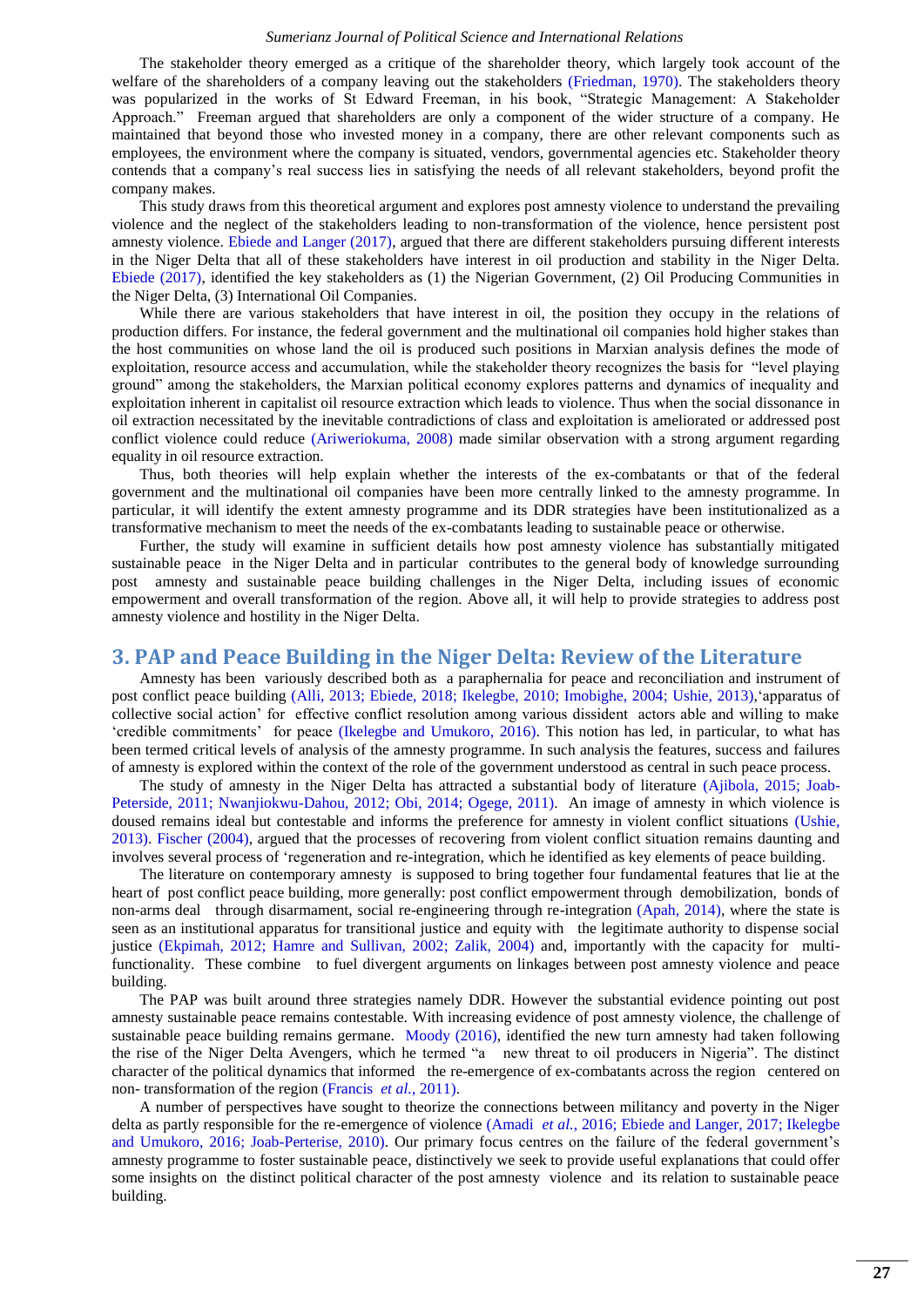Some empirical literature provide further insights on the complex strands of the growing violence and peace building challenges [\(Humphreys and Weinsten, 2007;](#page-8-15) [Ikelegbe, 2014\)](#page-9-14). A heightened concern in the literature is the understanding of some core tasks that confront peace building such as exclusion [\(Ikelegbe and Umukoro,](#page-9-15)  [2014\)](#page-9-15),transitional justice, understanding and resolving the cause of the conflict and peace building capacity [\(Boyce,](#page-8-16)  [2004\)](#page-8-16).

It has further been argued that absolute priority should be given to the cause of the conflict and the rehabilitation process in order to forestall future re-occurrence and restore some of the basic services that meet the subsistence needs of the affected communities and most vulnerable groups of the society [\(Ikelegbe, 2014\)](#page-9-14).Post conflict reconstruction involves repairing the overall physical and human infrastructure [\(World Bank, 1999\)](#page-9-16). In the context of economic development post conflict peace building pays particular attention to economic reintegration in the society. This involves certain group of people such as internally displaced persons and in our case demobilized ex- combatants [\(del Castillo, 2008;](#page-8-17) [Kreimer](#page-9-17) *et al.*, 1998). The aim is to reintegrate and empower them economically for subsistence and sustainable livelihoods, contrarily the PAP has no formal long term post conflict reintegration strategy.

Another essential strand of post-conflict peace building in the literature is the attenuation of the dissention factors that originally triggered the conflict. For instance; has the issues that caused militancy in the Niger Delta been addressed in the post amnesty era?If they have, what factors account for such transformation and how has such resolution translated to post amnesty sustainable peace? Some scholars put up the argument that the imperative of reducing 'horizontal inequalities' such as inequality on the basis of ethnicity, race, religion or class through peace and reconstruction programmes will promote sustainable peace and development [\(Addison](#page-8-18) *et al.*, 2002; [Humphreys, 2003;](#page-8-19) [Stewart, 2009\)](#page-9-18). This has been aspect of the roles the federal government has not adequately played in the PAP project.

This role of the government has been seen as fundamentally essential in the specific sense of building sustainable peace - a central structure above and beyond the state and the dissident or combatant groups. As a result, amnesty initiatives lies between, on the one hand, order, and the other peace including, ability to contain various forms of fragility that may often emerge either in the cause of the amnesty or thereafter. This conceptualization leads to a fundamental 'post conflict dilemma' in which the attempt of a government not to strengthen post amnesty peace building can lead to a vicious circle in which other dissident groups or the ex-combatants can take up arms , leading to the breakdown of the amnesty deal and suboptimal outcomes [\(Juma, 2002\)](#page-9-19).

Against the background of the reviewed literature, amnesty programme has consistently underestimated the problems of post amnesty violence in fragile states. Contemporary post conflict theories reinforce the essence of sustainable peace. The contention is that the complexity of conflicts requires long term multidimensional restructuring including wide ranging stakeholders. This does not remove the problem of resurgence of post amnesty conflict but rather deepens the peace building process , involving multidimensional approaches to douse intractable tensions and contradictions variously described as 'complex violence'', 'fragility', 'volatile landscapes' etc.

Approaching post amnesty peace building from the perspective of multi stakeholder reinforces new thinking regarding the patterns and causes of such conflicts, the various parties involved and the modalities to douse such conflicts. This study, challenges the view of poor state response to post amnesty deal by drawing on a range of debates emanating from the study of amnesty that question the nature of the PAP,the role of the state to create new meanings regarding post amnesty violence and gaps in peace building in the federal government's amnesty to the Niger Delta militants. The paper aims to explore and expand the contours of the amnesty and to highlight the implications of seeing amnesty as central to peace building without creating institutional apparatus that could enable such peace to flourish.

Essentially peace building theories focus not merely on the actors involved in the crisis *per se* but rather on institutional restructuring of the triggers of such conflicts (Galtung, 1995). Thus there is a missing link between amnesty and the causes of the violence by the militants. Further, within more critical and complex multilayered and overlapping perspectives, the complex problems of amnesty and its failures could be unraveled; multiple stakeholders, institutions and processes that challenge and increasingly critique the sincerity and capacity of the federal government to successfully conduct amnesty to mitigate and control, violent attacks by dissident youths of the Niger Delta or shape what could be termed belligerency remains increasingly contestable. These skepticism often lead to disenchantment and criminalization of the state [\(Slaughter, 2004\)](#page-9-20), as incapable of providing a model to effectively transform the ex-combatants.

We develop an account of post amnesty violence that makes three important contributions to the amnesty studies: the post conflict state fragility debate, the critique of post conflict peace building in the developing societies, the third world security predicament in [Ayoob \(1996\)](#page-8-20) analysis of developing societies, and new wars and resurgence of local c0nflicts in Marry [Kaldor \(1997\)](#page-9-21) representation of post- Cold War conflict of the global South. These debates are linked to the understanding of the generative force of state failure in peace process leading to uneven and uncoordinated peace building exemplified in post amnesty violence in the Niger Delta.

This study moves towards a new line of inquiry on peace and security dilemma in the Niger Delta providing intersecting and interwoven contexts of such resurgent serial violence that are linked to broader illumination of the failure of the federal government's amnesty programme. suggesting in the alternative, evidence of a fundamentally violent social order, one which tends to be increasingly anarchic and fuelled by long term neglect and marginalization of the Niger Delta by the federal government And in particular rapidly and systemically ushering anomie and disparaging motives within and among the contending stakeholders whose scales and claims are increasingly undermined and emasculated. This study goes further to argue that the processes of amnesty, in essence, represents the ongoing appropriation of resources by an elite and for an elite. This is evidence within corruption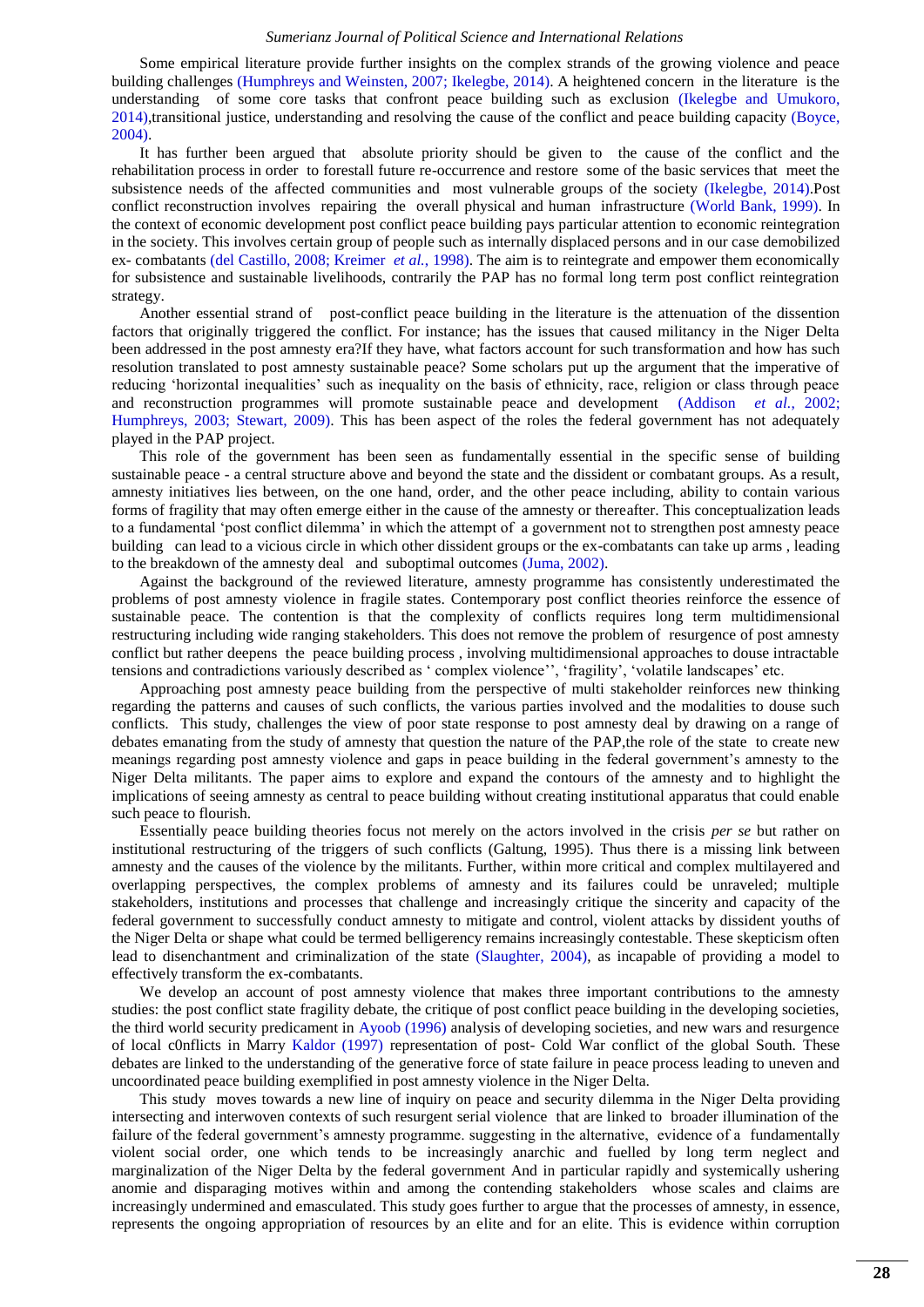dynamics associated with PAP leading to its internal decay and failure as leading actors act to generate patterns of economic appropriation not simply within the intuition of transformation of the combatants but more often informed by diversionary choices, drawing the Niger delta and the combatants into wide ranging processes of ‗complex underdevelopment'

The paper argues in essence, that amnesty becomes the latitude for politicians, and 'without peace building '. The underlying consequence is the palpable failure of the programme, much of the failure suggest a new look at post amnesty violence, and the implications.

## **4. Evidence of Post Amnesty Violence**

By the  $4<sup>th</sup>$  of October, 2009 the federal government officially ended the amnesty offer with several militant groups surrendering their arms and embracing peace. However some militant groups did not embrace the scheme mostly of the MEND [\(Ojione, 2010\)](#page-9-2). It is equally instructive that leader of the defunct Niger Delta Peoples Volunteer Force(NDPVF) Mujahid Asari Dokubo did not recognize the amnesty nor surrender arms insisting that he is a freedom fighter.

Post-amnesty militant activities continued with bombings in some parts of the Niger Delta leading to deaths and loss of property. The first of these and which and which increasingly undermined post-amnesty dialogue within Warri axis took place on 15th March 2010. The incident included two explosions which occurred a few meters way from the Delta state Government House Annex, Warri, during a government summit [\(Ojione, 2010\)](#page-9-2).

Guests ignored the initial blast focusing on their meeting. However the second bomb which was massive broke the glass of the hall and shook the building [\(Amaize, 2010\)](#page-8-21).This brought the summit to an abrupt end as participants who were drawn from various sectors of the society including top government official from across the state ,captains of industry and leaders of thought ran for their dear lives. The attack recorded one death MEND claimed responsibility for the bombing [\(Amaize, 2010\)](#page-8-21).

The next incident occurred on Independence Day (1 October 2010), in this context, two bomb blasts took place and claimed the lives of 20 persons, which, included eight security agents. The blast occurred a few meters away from Eagle Square, Abuja, venue of the Independence Day celebrations almost marred Nigeria's Golden Jubilee celebration, which had top government officials including Heads of States, Members of the diplomatic corps, international community and national dignitaries in attendance. MEND also claimed responsibility for the bomb blasts. They further claimed that the government has been neglecting the Niger Delta, this was at the instance of the amnesty programme in the region [\(Amaize, 2010;](#page-8-21) [Ojione, 2010\)](#page-9-2).

Renewed threats involving new armed groups in the Niger Delta further intensified. In early 2016 despite the continuation of PAP beyond its estimated end year, new attacks were carried out by armed groups such as the Niger Delta Avengers (NDA) [\(Ebiede and Langer, 2017\)](#page-8-3). The NDA, like previous armed groups in the region, claimed to be representing and expressing the grievances of oil producing communities in the Niger Delta region.

The NDA has repeatedly targeted oil industry infrastructures. This has negatively impacted oil production in the Niger Delta. The emergence of the NDA and its persistent attacks on the oil infrastructure evokes curiosity regarding the effectiveness of the PAP both as a peace building policy and strategy of reintegration of the ex-combatants.

This concern is ever more critical as PAP has trained some of the ex-combatants and provided some with empowerment tools nd alternative sources of livelihood. In particular it has trained over fifteen thousand excombatants with the aim of ending violence. The resurgence of post amnesty violence becomes increasingly challenging at the aftermath of the NDA. On several counts the NDA attacked and vandalized oil infrastructure in communities in the Niger Delta such as Gbaramatu in Delta state.

Similarly, there was resurgence of the scourge of local criminality in parts of the Niger delta associated with vandalization of oil facilities, oil bunkering, sea pirates and local cultism. All fuelled disgust, tension and panic in post amnesty the Niger Delta.

In Rivers State the state government granted amnesty to the local cult leaders where several arms were surrendered to the state. Ironically, this did not end local violence in the state as local cultism persisted in places like Khana and Gokana, Omoku and Ahoada as well as Emohua all in Rivers State. In the particular case of Omuku local cult leader Don Wana unleashed terror on a group of worshippers on the 31<sup>st</sup> December night in 2018 leaving several persons wounded and over thirty dead.

In Emohua, Local Government Area of Rivers State, two rival local cult groups namely Dee Bam (be strong)and Dee Well (be well) intermittently take up arms against each other accounting for increasing deaths and insecurity of lives. There has been a return to kidnapping and abduction of commuters in buses on transit from Port Harcourt in Rivers State to Warri in Delta State along the East West road, this experience persisted and public commuters stopped plying the road.

In Khana and Gokana there was increasing attacks by rival local cult groups displacing several households. This indicates that the Post Amnesty Programme (PAP) has not been able to address the underlying causes of instability in the region. The persistence of post amnesty militancy, local cultism and criminality raises concerns for both the local communities, the federal government and the international community. Essentially, post amnesty militancy continues to derail oil production, leading to deepening economic crisis of underdevelopment, which undermines Nigeria's economic growth. Post amnesty violence has also accounted for volatility of the Niger Delta environment as oil theft, and related criminality increasingly thrive in the region leading to insecurity of lives and property.

Essentially, post amnesty violence creates alternative economic opportunities and survival for the ex-combatants it also creates avenue for a broader rise in criminal networks across the Niger Delta leading to sea piracy,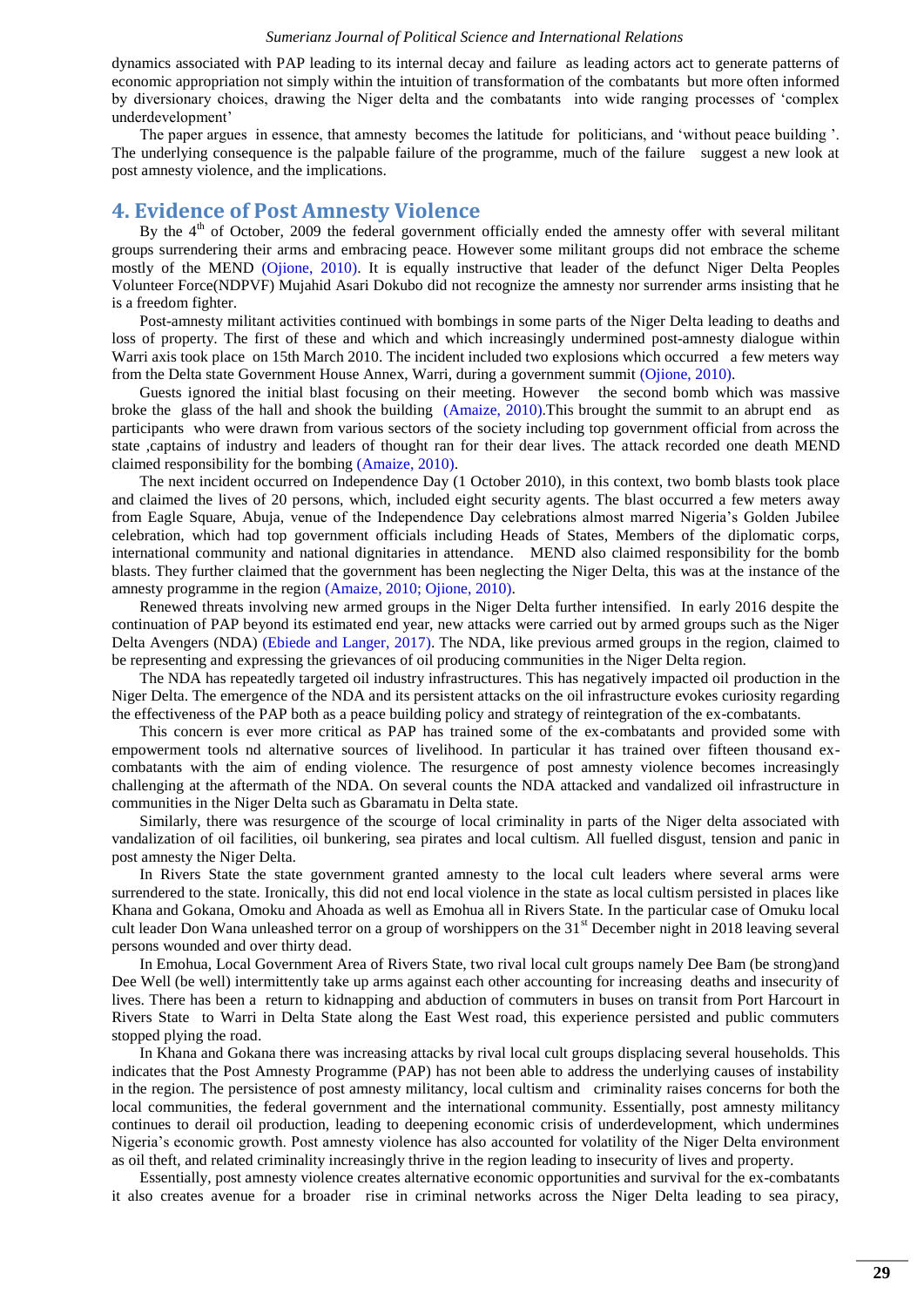proliferation of small arm and light weapons(SALWs).These pose threats to post amnesty sustainable peace building.

## **5. Data Presentation**

Our survey involved 594 respondents drawn randomly from human rights activist groups(144), Noncombatants (160),ex-combatants(290).The analysis and discussion aim to determine whether the amnesty programme was able to foster sustainable peace and end post amnesty violence in the Niger Delta or not

<span id="page-5-0"></span>The questions and responses are provided in a tabular form as follows;

| <b>Table-1.</b> To determine the various contexts post anniesty violence exist in the iviger Delta |                        |            |                |                 |              |  |
|----------------------------------------------------------------------------------------------------|------------------------|------------|----------------|-----------------|--------------|--|
|                                                                                                    | <b>Respondents</b>     | <b>Yes</b> | N <sub>0</sub> | <b>Not Sure</b> | <b>Total</b> |  |
| Are there evidence of   Human                                                                      | Rights                 | 120        |                | 17              | 144          |  |
| various contexts in                                                                                | <b>Activist Groups</b> |            |                |                 |              |  |
| which post amnesty                                                                                 | Non-combatants         | 140        |                |                 | 160          |  |
| violence exist in the Ex-combatants                                                                |                        | 200        | 60             | 30              | 290          |  |
| Niger Delta                                                                                        | Total                  | 460 (97%)  | 70(11.795)     | 64(10.77%)      | 594(100%)    |  |

**Table-1.** To determine the various contexts post amnesty violence exist in the Niger Delt

**Source:** Field Survey (2019)

**Table-2**. To identify the ways in which amnesty failed to reintegrate the ex-combatants

<span id="page-5-1"></span>

| Q2                                     | <b>Respondents</b> | Yes         | No       | <b>Not Sure</b> | <b>Total</b> |
|----------------------------------------|--------------------|-------------|----------|-----------------|--------------|
| Are there ways in which   Human Rights |                    | 102         | 6        | 36              | 144          |
| the federal government's               | Groups             |             |          |                 |              |
| programme<br>amnesty                   | Non-               | 144         |          | 12              | 160          |
| failed to reintegrate the   Combatants |                    |             |          |                 |              |
| ex-combatants<br>the<br>in             | Ex-combatants      | 210         | 40       | 40              | 290          |
| Niger Delta?                           | <b>Total</b>       | 456(76.77%) | 50(8.42) | 88(14.87)       | 594(1005)    |

**Source:** Field Survey, (2019)

**Table-3.** To ascertain the contexts in which demobilization negates post amnesty empowerment

<span id="page-5-2"></span>

| Q <sub>3</sub>              | <b>Respondents</b>                     | Yes         | No        | <b>Not Sure</b> | <b>Total</b> |
|-----------------------------|----------------------------------------|-------------|-----------|-----------------|--------------|
| Are<br>there<br>contexts in | Human Rights                           | 99          | 15        | 30              | 144          |
| demobilization<br>which     | Groups                                 |             |           |                 |              |
| amnesty<br>negates<br>post  | <b>Non</b><br>$\overline{\phantom{a}}$ | 151         |           | n               | 160          |
| empowerment of the ex-      | combatants                             |             |           |                 |              |
| combatants?                 | Ex-combatants                          | 220         | 30        | 40              | 290          |
|                             | <b>Total</b>                           | 470(79.12%) | 48(8.08%) | 76(12.80%)      | 594(100%)    |

**Source:** Field Survey (2019)

**Table-4**. To determine whether effective peace building measures were put in place to check post amnesty violence

<span id="page-5-3"></span>

| Q <sub>4</sub>     | <b>Respondents</b>        | <b>Yes</b>  | No         | <b>Not Sure</b> | <b>Total</b> |
|--------------------|---------------------------|-------------|------------|-----------------|--------------|
| Effective<br>peace | Rights<br>Human           |             | 40         |                 | 144          |
| building measures  | Groups                    | 70          |            |                 |              |
| and                | regulatory Non-combatants | 135         | 10         |                 | 160          |
| instruments have   | Ex-combatants             | 225         | 20         | 45              | 290          |
| not been put in    | <b>Total</b>              | 430(72.40%) | 70(11.78%) | 94(15.82%)      | 594(100%)    |
| place to mitigate  |                           |             |            |                 |              |
| post<br>amnesty    |                           |             |            |                 |              |
| violence in<br>the |                           |             |            |                 |              |
| Niger Delta?       |                           |             |            |                 |              |

**Source:** Field Survey (2019)

<span id="page-5-4"></span>**Table-5**. To examine how disarmament as a strategy of Peace building in the Amnesty Programme has curtailed post amnesty proliferation of small arms and light weapon and violent crimes in the Niger Delta

| $\overline{\mathbf{Q}}$            | <b>Respondents</b> | Yes         | No         | <b>Not Sure</b> | <b>Total</b> |
|------------------------------------|--------------------|-------------|------------|-----------------|--------------|
| The<br>disarmament                 | Human              | 65          | 45         | 34              | 144          |
| Peace<br><sub>of</sub><br>strategy | Rights             |             |            |                 |              |
| building in the Amnesty            | Group              |             |            |                 |              |
| has<br>Programme<br>not            | Non                | 139         | 10         | 13              | 160          |
| curtailed post amnesty             | combatants         |             |            |                 |              |
| proliferation of small             | $E_{\rm X}$        | 227         | 15         | 48              | 290          |
| arms and light weapon              | combatants         |             |            |                 |              |
| and violent crimes in the          | <b>Total</b>       | 429(72.22%) | 70(11.79%) | 95(15.99%)      | 594(100%)    |
| Niger Delta.<br>.                  |                    |             |            |                 |              |

**Source:** Field Survey (2019)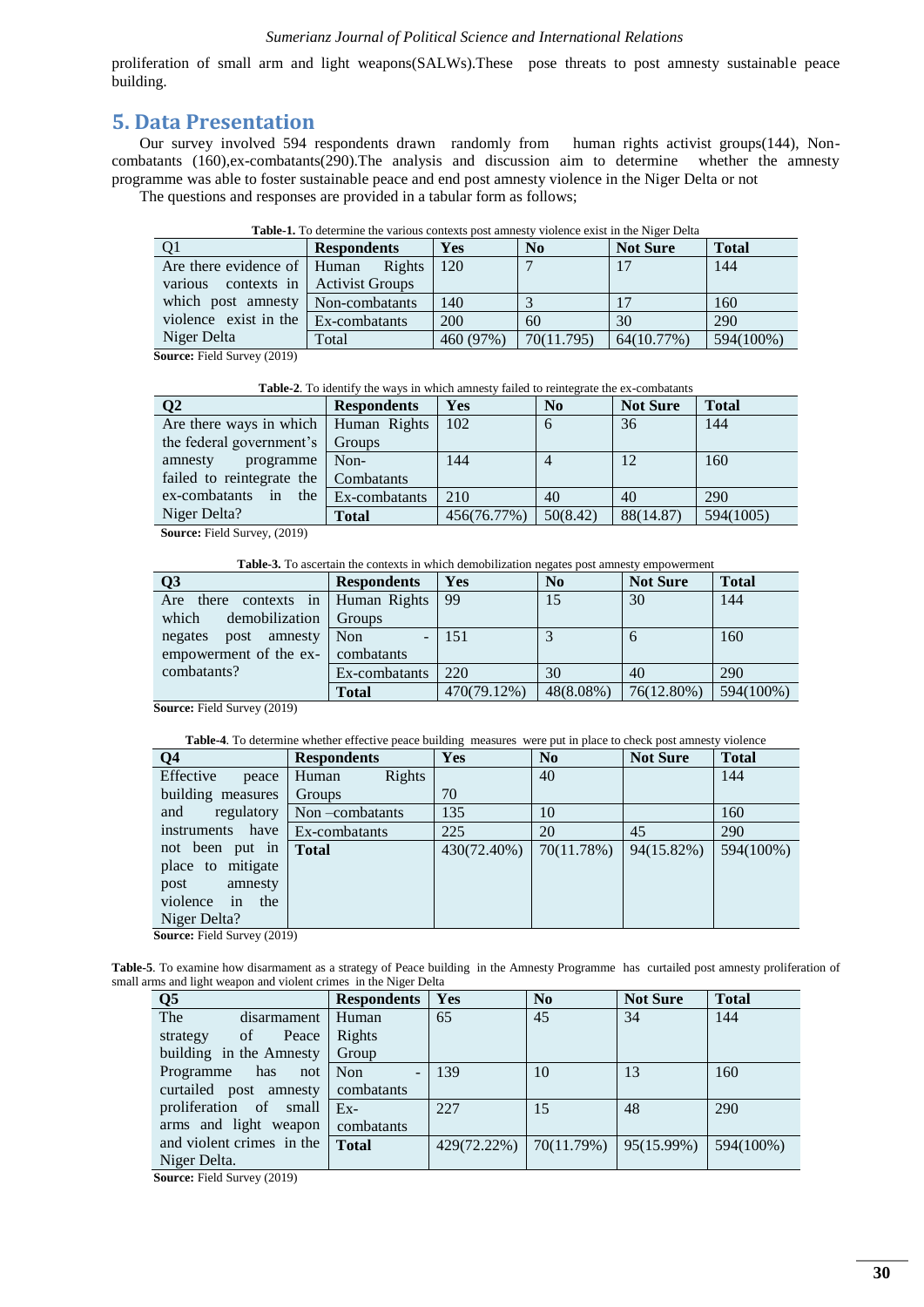| Fo              | Fe     | Fo-fe    | $(fo-fe)^2$ | $(f_0 - fe)^2 fe$ |
|-----------------|--------|----------|-------------|-------------------|
| $\frac{65}{45}$ | 104    | $-39$    | 1,521       | 14.62             |
|                 | 16.96  | 28.04    | 786.24      | 46.35             |
| $34\,$          | 23.03  | 10.97    | 120.34      | 5.22              |
| 137             | 115.55 | 21.45    | 460.10      | 3.98              |
| $10\,$          | 18.85  | $-8.85$  | 78.32       | 4.15              |
| $\overline{13}$ | 25.58  | $-12.58$ | 158.25      | 6.18              |
| 227             | 209.44 | 17.56    | 308.35      | 1.47              |
| $\overline{15}$ | 34.17  | $-19.17$ | 367.48      | 10.75             |
| 48              | 46.38  | 1.62     | 2.62        | 0.05              |
|                 |        |          |             | $X^2$ 92.77       |

**Table-6**. Chi Square statistical analysis

 **Source:** Field, 2019

Interpretation of formular

Formula:  $\chi$ 2 = Σ (fo – fe)2 **fermion** Where:  $fo = observed frequency$  $Fe = expected frequency$  $\Sigma$  = summation  $Df = 4$ Significance level  $= 0.05$ Table value  $= 9.488$ 

Decision Rule: when chi square calculated is greater than the table value, reject null hypothesis.

## **6. Discussion**

From [table 1](#page-5-0) the responses on the various contexts in which post amnesty exist in the Niger Delta, show that 77.44% affirm that there are various contexts in which post amnesty violence exists; 11.79% had a negative view while 10.77% were not sure.

[Table 2](#page-5-1) above shows that 76.77% of the respondents affirmed that there are ways in which the federal government amnesty programme failed to re-integrate the ex-combatants in the Niger Delta.,8.42% had a negative view while 14.81% were not sure.

[Table 3](#page-5-2) shows that 79.12% of the respondents accepted that there are contexts in which demobilization strategy of the federal governments amnesty programme negates post amnesty empowerment, while 8.08%had a contrary opinion and 12.80% were not sure.

The result from [table 4](#page-5-3) reveals that 72.40% of the respondents agree that, effective peace building measures and regulatory instruments have not been put in place to mitigate post amnesty violence in the Niger Delta, 11.78% had a negative view while 15.82% were not sure.

The responses from [table 5](#page-5-4) show that 72.22% of the respondents are of the opinion that the disarmament as a strategy of peace building in the amnesty programme has not curtailed post amnesty proliferation of small arms and light weapon and violent crimes in the Niger Delta, 11.79% of the respondents hold a contrary view while 15.99% were not sure.

Following the result of the chi square calculation, 92.77 is greater than the table value of 9.488. This implies that the hypothesis that the federal government amnesty programme has significantly affected post amnesty peace building is hereby rejected. In the alternative the study draws a conclusion that post amnesty violence has been on the increase ranging from resurgence of abduction and kidnapping of expatriate oil workers, local cultism, sea pirates. The result is consistent with a number of recent studies which suggest the resurgence of post amnesty violence in the Niger Delta [\(Utebor, 2014\)](#page-9-22).

The aim of sustainable peace is to check intractable violence this leads to the issue of best practices [\(Sriram](#page-9-23) *et al.*[, 2002\)](#page-9-23). The essence of sustainable peace among others is to promote mutuality in divided societies [\(Lederach,](#page-9-24)  [1997\)](#page-9-24). Checking post amnesty political violence is important in a number of ways. First, it will help to end the long held notion of volatility associated with the Niger Delta.It will foster a sense of rehabilitation among the excombatants and encourage effective re-integration of the ex-combatants. Anuradha Joshi (2009) found that accountability is central to post conflct transformation among fragile states. This complex challenge leads to possible return to violence at slightest provocation or sense of neglect by the ex-combatants. In the Niger Delta post amnesty violence has taken several dimensions in recent times, which calls for urgent policy attention.

At the community level, [Ebiede \(2017\)](#page-8-6) provided evidence of the impact of post amnesty violence including rape and similar local crimes. His study draws from the experience in the post Nepal conflict. Post amnesty violence as documented in an empirical study undermines the attainment of sustainable peace, which led [Malan \(2008\)](#page-9-25) to suggest the need to understanding transitional justice in Africa as conflict is described as a persistent and inevitable occurrence, and constitutes threat to peace.

The increasing challenge of post amnesty violence pose complex development problem to the Niger Delta. [Ushie \(2013\),](#page-9-6) examined the consequences of post amnesty violence to sustainable development with evidence from post amnesty vandalization of oil facilities in the Niger Delta and further identified the complex problems associated with such political violence. There are debates on "fallacy of the state". This strand of argument maintain that there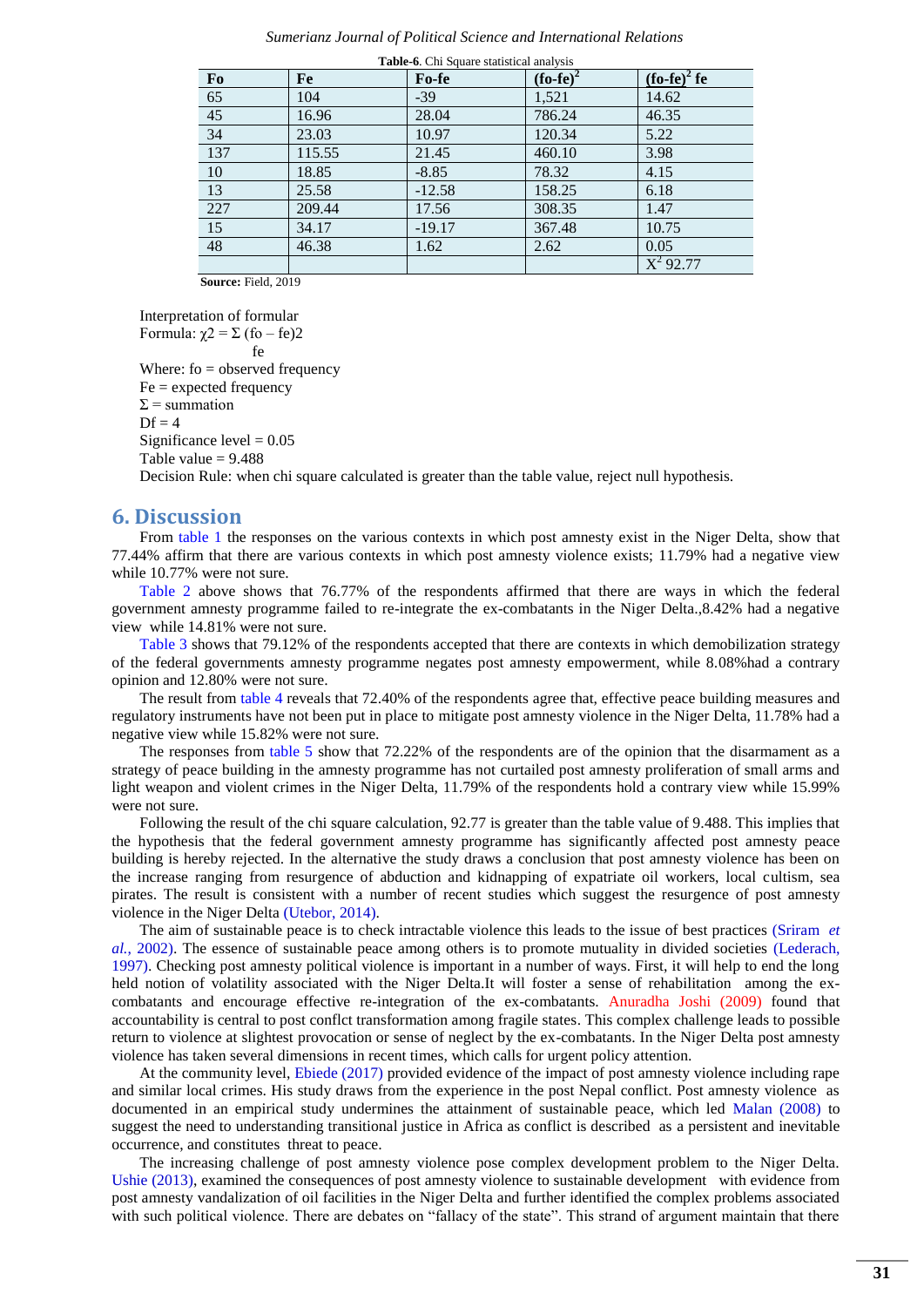is absence of honesty in the federal governments amnesty programme [\(Joab-Peterside, 2011\)](#page-9-0).The central thesis of this school of though is that the amnesty is more of a grand package by the federal government to douse the agitation of the aggrieved Niger Delta youths without any genuine commitment to the empowerment of the youths or transformation for the Niger Delta. This study is in line with this argument. Following our findings, we provide a number of empirical evidence to justify the fact that there is lack of commitment by the federal government to the amnesty programme and economic transformation of the Niger Delta. This calls for institutional overhaul and transformation of the Niger Delta. As our results show, there is need for policy response to post amnesty violence which is remains a major challenge facing sustainable peace building the Niger Delta. This generally undermines the overall strategic focus of the federal government amnesty programme.

## **6. Conclusion and Recommendations**

Post amnesty violence exacerbates the difficulties in sustainable peace building and transformation of the excombatants. It further accounts for the increasing difficulties faced in the Niger Delta communities by poor and marginalized women and the girl child, particularly in the context of armed violence in which several women and their livelihoods are impacted with such violence as they do not go to the farm or river to fend for their livelihood. Policy choices that could transform both their lives and that of the ex-combatants remain in the margins of contemporary discourses.

Exploring the various contexts post amnesty violence exists, this study has highlighted a number of strategies that could help restore sustainable peace in the Niger Delta. It emphasizes the importance of distinguishing amnesty as a rhetoric and amnesty as a tool for transformation and peace building including issues of youth empowerment, and re-integration to douse the complex and intractable post amnesty violence in the Niger Delta.

The paper highlighted how the dynamic resurgence and contexts of the violence has resulted in persistent volatility of the region which poses constraints to normal economic activities including oil exploration and normal subsistence of the local people and simultaneously offer opportunities for new policy response by the federal government as it is evident that the amnesty did not effectively broker the much expected peace. The evidence from this study underscores the importance of not viewing amnesty as a completely peace building strategy rather to look at specific contexts the programme succeeded and where it failed, with the opinion of multiple stakeholders, which is open to future research. This raises new policy concern regarding how to bring post amnesty violence to an end and how to understand the specific plights of the ex-combatants and in particular how to build sustainable peace .

The intractable trajectory of the post amnesty violence, illustrates the core importance of new strategies and framings that could create avenues for sustainable peace and collective action aimed at meeting the legitimate claims of the ex-combatants. The field analysis highlight that progress towards sustainable peace in post conflict societies is often transitory and requires consistent peace strategies , but essentially foreground collective issues that are essential for understanding post amnesty peace building and sustainable peace processes namely transitional justice.

## **Recommendations**

There are a number of factors that should be put in place to institutionalize post amnesty peace building in the Niger Delta.in our analysis we have attempted to identify some of the causes of post amnesty violence.to build sustainable peace some of these identified triggers of violence should be addressed. This sttudy made some recommendations as follows;

- (i) A highly strategic and people based transitional justice in which new dialogue should be resumed to substantially engage the ex-combatants in a round table discussion for a frank dialogue to resolve post amnesty violence is needed
- (ii) As shown, the presidential amnesty programme through the DDR was to a large extent constituted by nontransformative strategies beyond the programme span. Thus, sustainable peace building remained a missing component. There is nothing contradictory about the PAP as a peace building approach other than its poor implementation and non-strategic focus in the constitution and reproduction of peace building. It lacked strong political will and was not premised on the primacy of economic transformation of the Niger Delta. Rather growing sentiments on "keeping the region" on check against obstruction to capitalist oil resource extraction informed the PAP.
- (iii) The PAP lacked formally documented strategy of post conflict peace building such plans are outlined and formally documented. PAP operated largely on informal basis.
- (iv) Environmental and civil rights of the people and strict political-legal compliance regarding the scope and workings of amnesty programme in the context of guarantee from human rights was elusive or inadequately implemented. As such, the varied and important roles that the DDR could have played in the peace process —combined with the corruption of the coordinators of the programe undermined efforts at reintegration of the ex-combatants thereby undermining sustainable peace.
- (iv) In many cases, encouragement of ex-combatants to adjust and get fully re-integrated became a daunting challenge and in essence constituted an element, which eroded sustainable peace. Reintegration strategy—is seriously put into question in dominant theorizations and debates on PAP(see....). Thus, while acknowledging the laudable policies and initiatives adopted in the PAP,the several contradictions between principle and practice suggest that there are more challenges than has often been recognized by most post amnesty policy initiatives , particularly in the Niger Delta
- (v) In the early amnesty years, there was a particular form of passive peace building, wherein post amnesty violent agitations from the ex-combatants were fairly non-existent or substantially absorbed from above in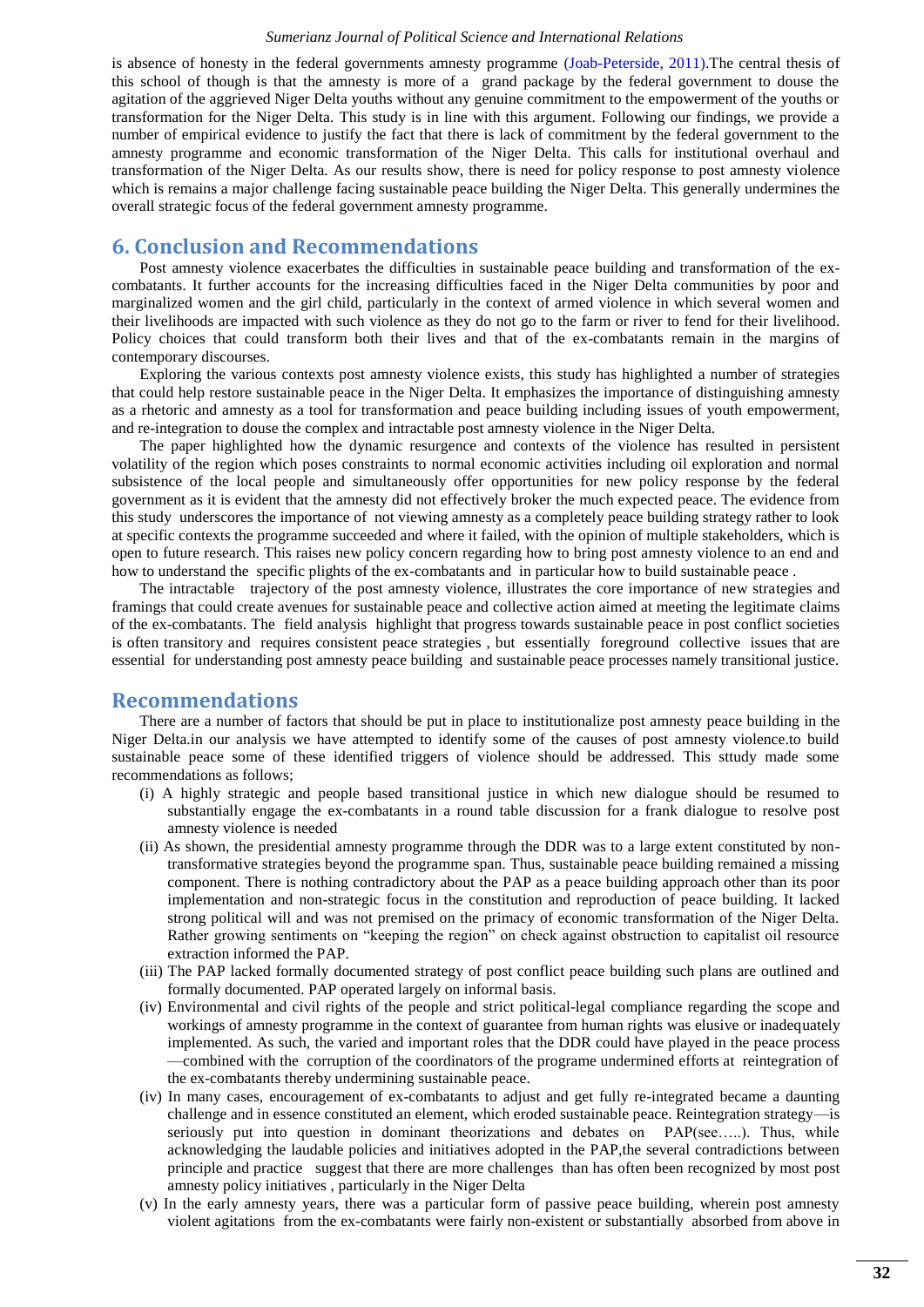ways which may have suggested an end to militancy and related agitations. However in the late 2015,a historically active post amnesty agitation ensued and became violent following the emergence of post amnesty violent groups such as the Niger Delta Avengers and the Green Landers Movement. These instilled a new social and moral logic to post amnesty agitation in which a distinct post amnesty agitation and violence re-emerged.

This registered a general sense of post amnesty failure and the outcome of a passive PAP becomes discernible. Thus, the elemental neglect of the "organic movements within the structures of post amnesty rehabilitation "ultimately resulted in post amnesty violent agitation.

(vi) Our findings suggest that there is need to reconceptualize the PAP from a state to a community driven perspective, which is the basis of the multiple stakeholder approach this study advocates. In a way that is not only more open to the various agitating groups in the Niger Delta but to understand the existential realities of the people, which goes beyond the dominant narrowly framed understanding of amnesty adopted by PAP.

Thus, intervention should be institutionalized and owned by the people beyond the amnesty span thus, the structure and patterns of Niger Delta agitation and composition of socio-political forces must be more inclusive in ways that must be directly linked to the people—paradoxically the existing PAP is insulated from the people to a large extent particularly the non-combatants and women who remained marginalized. These should be—revisited as integral to sustainable peace and inclusive development of the Niger Delta. In this sense, it makes more sense to conceptualize post amnesty peace building as representing a broader social conundrum including the excombatants, non-combatants, women and community leaders who are increasingly vulnerable and marginalized. The focus should be on the labor force and economically active but disempowered and how best to sustainable empower them agaist growing poverty in the oil rich Niger Delta.

## **References**

- <span id="page-8-18"></span>Addison, A., Le Billon, P. and Murshed, S. (2002). Conflict in africa: The cost of peaceful. *Behaviour Journal of African Economies,* 11(3): 365-86.
- <span id="page-8-9"></span>Ajibola, I. (2015). Nigeria's amnesty program: The role of empowerment in achieving peace and development in post-conflict niger delta. *Sage Open,* 5(3): 1-11.
- <span id="page-8-4"></span>Ake, C. (1985). *A political economy of Nigeria.* Longman: London.
- <span id="page-8-8"></span>Alli, Y. (2013). Amnesty: Rumblings in the creeks. Available:<http://thenationonlineng.net/news>
- <span id="page-8-0"></span>Amadi, L., Imoh-Itah, I. and Obomanu, E. (2016). Oil: Niger delta and the making of militia capitalists: A theoretical assessment. *International Journal of Social Science and Humanities Research,* 4(1): 172-84.
- <span id="page-8-21"></span>Amaize, E. (2010). *Bomb blast rocks warri amnesty talks.* Vanguard. 1-5.
- <span id="page-8-2"></span>Amaize, E. (2016). Militants resume hostilities in n-delta. The vanguard 16, january. Available: <http://www.vanguardngr.com/2016/01/militants-resume-hostilities-in-n-delta/>
- <span id="page-8-11"></span>Apah, S. (2014). Ex-militants protest over exclusion of proposed Toru-ebe State. Dail Independent. Available: <http://dailyindependent.com/2014/07/ex-militants>
- <span id="page-8-7"></span>Ariweriokuma, S. (2008). *The political economy of oil and gas in Africa: the case of Nigeria.* Routledge.
- <span id="page-8-20"></span>Ayoob, M. (1996). *The third world security predicament; state making, regional conflict and the international system.* Lynne Rienner Publishers.
- <span id="page-8-16"></span>Boyce, J. (2004). *The international financial institutions: Postconflict reconstruction and peacebuilding capacities.* Center on International Cooperation, New York University: New York.
- <span id="page-8-17"></span>del Castillo, G. (2008). *Rebuilding war-torn states: The challenge of post-conflict economic reconstruction.* Oxford University press.
- <span id="page-8-6"></span>Ebiede, 2017. "Instability in nigeria's Niger delta." In *The Post Amnesty Programme and Sustainable Peace-Building.*
- <span id="page-8-1"></span>Ebiede (2018). Assessing the effectiveness of employment programmes for ex-combatants: A case study of nigeria's post amnesty programme (pap). *IDS Bulletin,* 59(5): 106-18.
- <span id="page-8-3"></span>Ebiede and Langer, A. (2017). *How amnesty efforts in the niger delta triggered new violence.* The Conversation.
- <span id="page-8-12"></span>Ekpimah, E. (2012). Ex-militants protest non-inclusion in NNPC contract. Available: <http://www.punchng.com/metro>
- <span id="page-8-10"></span>Fischer, M., 2004. "Recovering from violent conflict: Regeneration and (re-) integration as elements of peacebuilding." In *Berlin: Berghof Research Center for Constructive Conflict Management, Berghof Handbook on Conflict Transformation.*
- <span id="page-8-14"></span>Francis, P., LaPin, D. and Rossiasco, P., 2011. "Securing development and peace in the Nigerdelta: A social and conflict analysis for change." In *Woodrow Wilson International Centre for Scholars Africa Programme, Washington DC.*
- <span id="page-8-5"></span>Friedman, M. (1970). *The social responsibility of business.* The New York Times Magazine.
- <span id="page-8-13"></span>Hamre, J. and Sullivan, G. (2002). Toward postconflict reconstruction. *The Washington Quarterly,* 25(4): 85-96.
- <span id="page-8-19"></span>Humphreys, M. (2003). Economics and violent conflict. Cambridge, ma: Harvard school of public health, conflict prevention initiative, program on humanitarian policy and conflict research. Available: [http://www.unglobalcompact.org/docs/issues\\_doc/Peace\\_and\\_Busines/Economics\\_and\\_Violent\\_Conflict.p](http://www.unglobalcompact.org/docs/issues_doc/Peace_and_Busines/Economics_and_Violent_Conflict.pdf) [df.](http://www.unglobalcompact.org/docs/issues_doc/Peace_and_Busines/Economics_and_Violent_Conflict.pdf)
- <span id="page-8-15"></span>Humphreys, M. and Weinsten, J. M. (2007). Demobilization and Reintegration. *Journal of Conflict Resolution,* 51(4): 531–67.